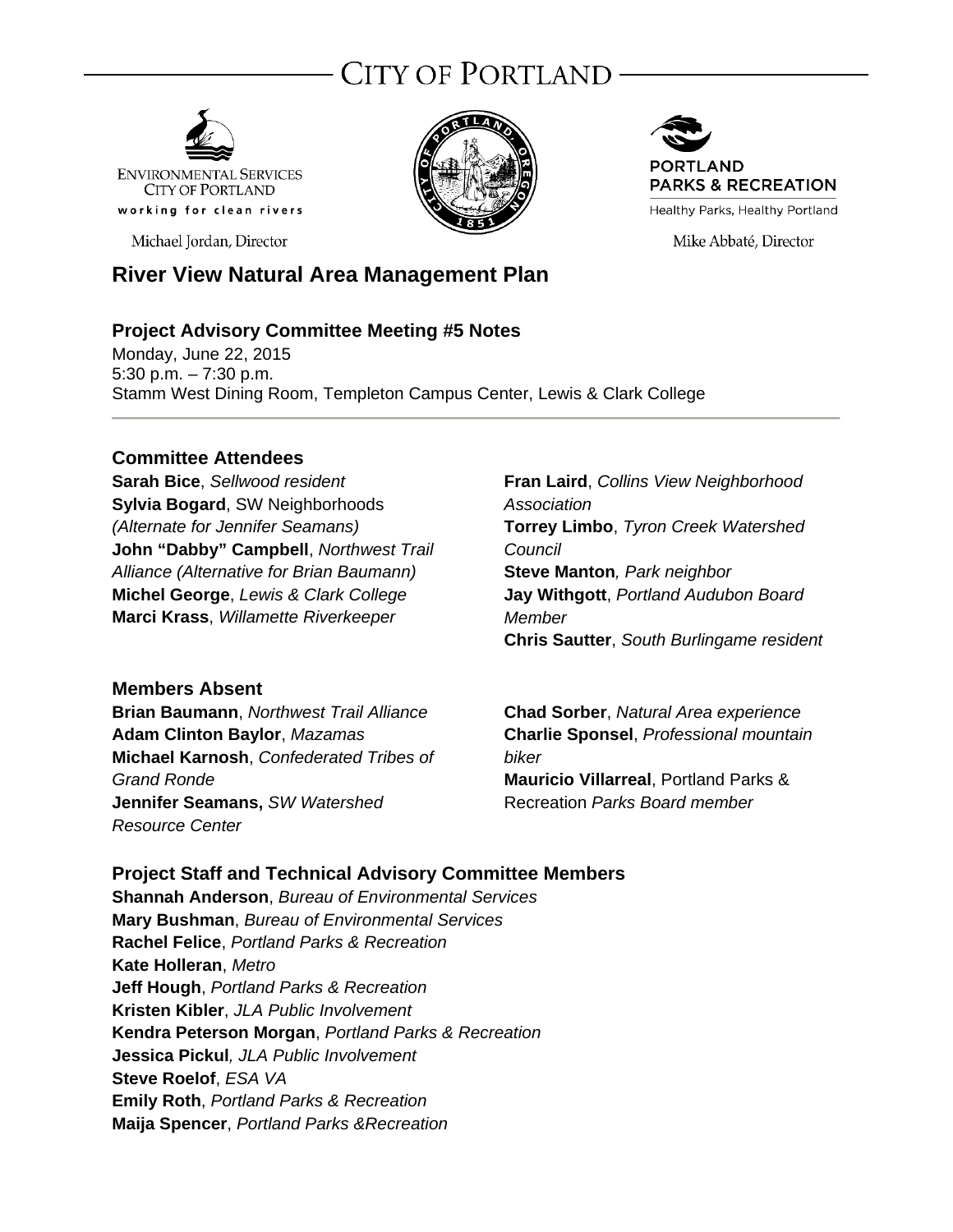## **Welcome and Introductions**

Kristen Kibler, JLA Public Involvement, welcomed Project Advisory Committee (PAC) members to meeting #5 for the River View Natural Area Management Plan. Kristen will be facilitating the next two PAC meetings. She noted that the committee would be encouraged to provide feedback on site management issues, as well as discuss any other issues that members think should be considered in the plan.

## **Planning Schedule and Work Plan Update**

Emily Roth, Portland Parks & Recreation, provided an update on the project schedule. Throughout the summer, staff will be preparing a draft management plan, including the feedback received from the Technical Advisory Committee and Project Advisory Committee. A draft plan will be presented to the PAC in September, during which they will be asked for their final feedback on whether to carry it forward. The committee will receive the draft plan at least two weeks in advance of the meeting, in order to have enough time for review. The final steps will be to draft the final plan, have it reviewed and approved by Directors at BES and PP&R, and present the plan to City Council.

Emily added that if any members of the PAC do not support the final recommendations in the plan, they are welcome to submit a minority report. In addition, members may also write a letter of support or recommendation from your organization. The documents will be included in the Public Involvement Appendix of the final Management Plan and included with the staff report to the bureau directors.

Steve Roelof, ESA VA, explained what elements will be included in the final management plan by walking the PAC through the table of contents. The main document is intended to be approachable for people of all backgrounds; therefore detailed plan information will be provided in the appendices.

PAC member questions and discussions about the contents of the draft Management Plan included:

- Do you have a database with the technical information that is considered in the plan (i.e. stream inventory)? Steve responded that this information will be included in the Existing Conditions section, with more detailed information in the Appendix. Much of this information has already been published.
- Does a baseline technical survey for the site exist? Yes, staff compiled all of the existing information and summarized it into one report, which will be included in the Appendix as background and technical information. New information for the site has not been collected during this process.
- If there were gaps in ecological information, was new information collected? No. Work that was done for the Ecological Prescriptions for this site was summarized based on information that already existed. The summary includes recommendations on the actions that should take place, as well as where ecological information gaps exist and timelines for filling those gaps. This summary was organized around the three project goals. The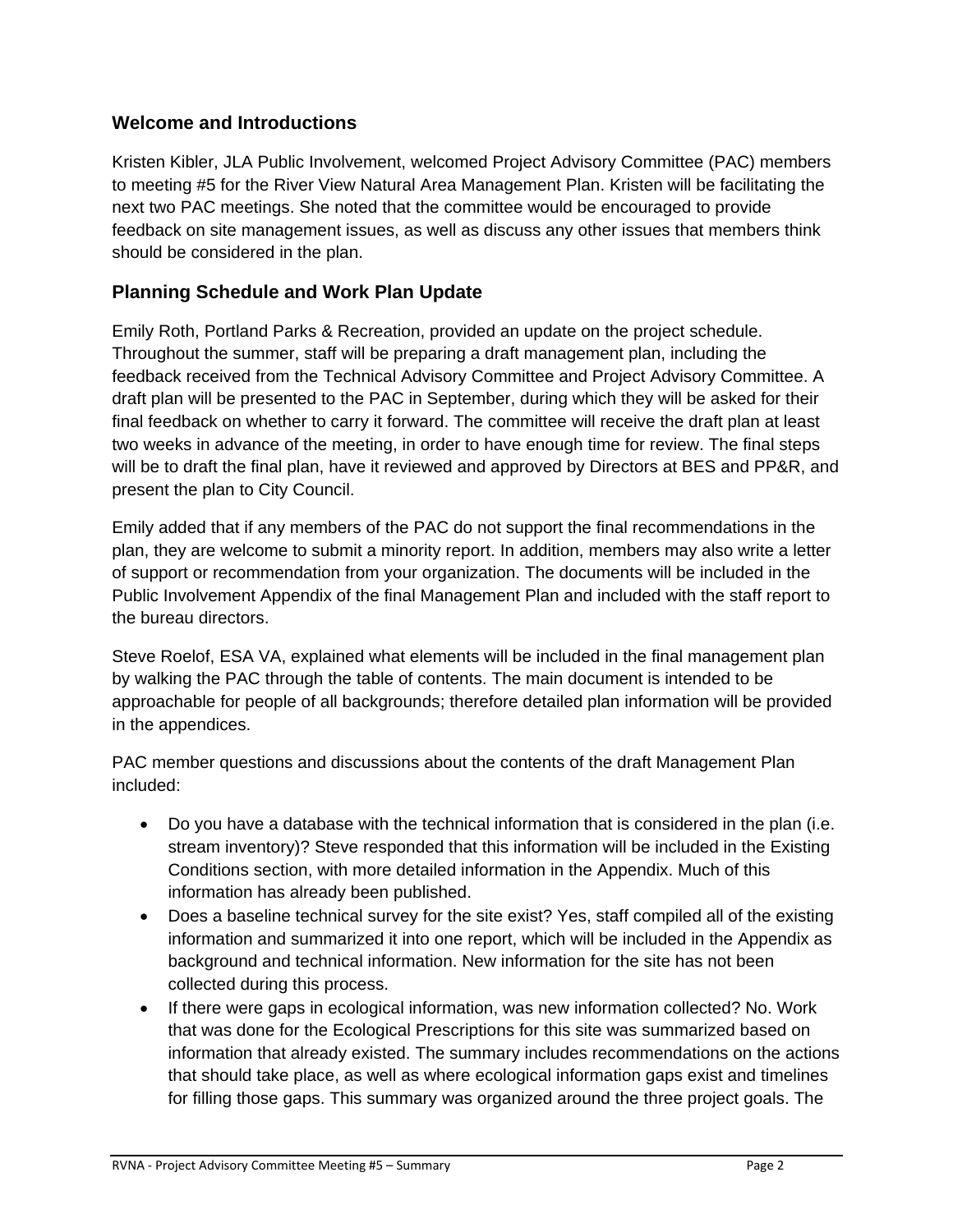PAC is not being asked to provide feedback on the Ecological Prescriptions. It was developed by the ecologists on the TAC. It is being finalized and will be sent out this summer to PAC members.

 Emily added that earlier in the process, the group discussed best practices for trail design, construction, and management. Draft recommendations are being finalized for this topic area and will be sent out at the same time as the Ecological Prescriptions Summary.

## **Access and Management Concept**

Kristen reminded the group that a draft Access Concept was presented at the last PAC meeting and at a public open house. The project team has considered and incorporated feedback from these meetings and is now prepared to carry the Access Concept forward.

Emily provided an overview of the Access Concept. It includes two loops - a larger loop at the top and a smaller loop at the bottom. Lewis and Clark College has agreed to allow a portion of a loop to be on their property. The concept includes an ADA accessible trail.

There are several areas that the project team received feedback on. Parking is recommended along SW Palatine, but the number of parking spaces has not been solidified and will be influenced by what is required by Portland Bureau of Transportation (PBOT) during the permitting process. The project team received feedback about including two viewing sites, to allow for site users to view nature and get off the trail. The location of the porta potty was also discussed.

Emily explained that there is a designated area for wildlife preservation, which will be renamed as a habitat preserve. This area will eventually become trail-less and only accessed for stewardship activities and research. There has been considerable work to reduce invasive plants in this area. She reminded the group that the whole site, including where the trails are, will work towards ecological restoration.

Emily emphasized that it takes a lot of time between when a plan is approved to when recommendations are implemented or constructed. The plan provides an understanding of how much recommendations will cost and then funding must be secured. The plan recommendations are added to the Capital Improvement List. Once funding is secured, a design and construction plan will be created. It could take up to 10 years before this plan gets implemented.

Maija provided an open house summary. A total of 84 comments were submitted at the event and online. There was support for the resources that the plan sets out to protect. There were also concerns around the lack of mountain bike access, location of the porta potty (view of it and possibility of it attracting transients), parking locations, and traffic impacts in the neighborhoods.

Prior to the meeting, Kristen had spoken with many of the PAC members by phone and the majority of members she spoke with were supportive of the proposed Access Concept. PAC member Charlie Sponsel was not supportive of the plan without consideration of mountain bike access. Steve Manton was also disappointed that more trail access was not available.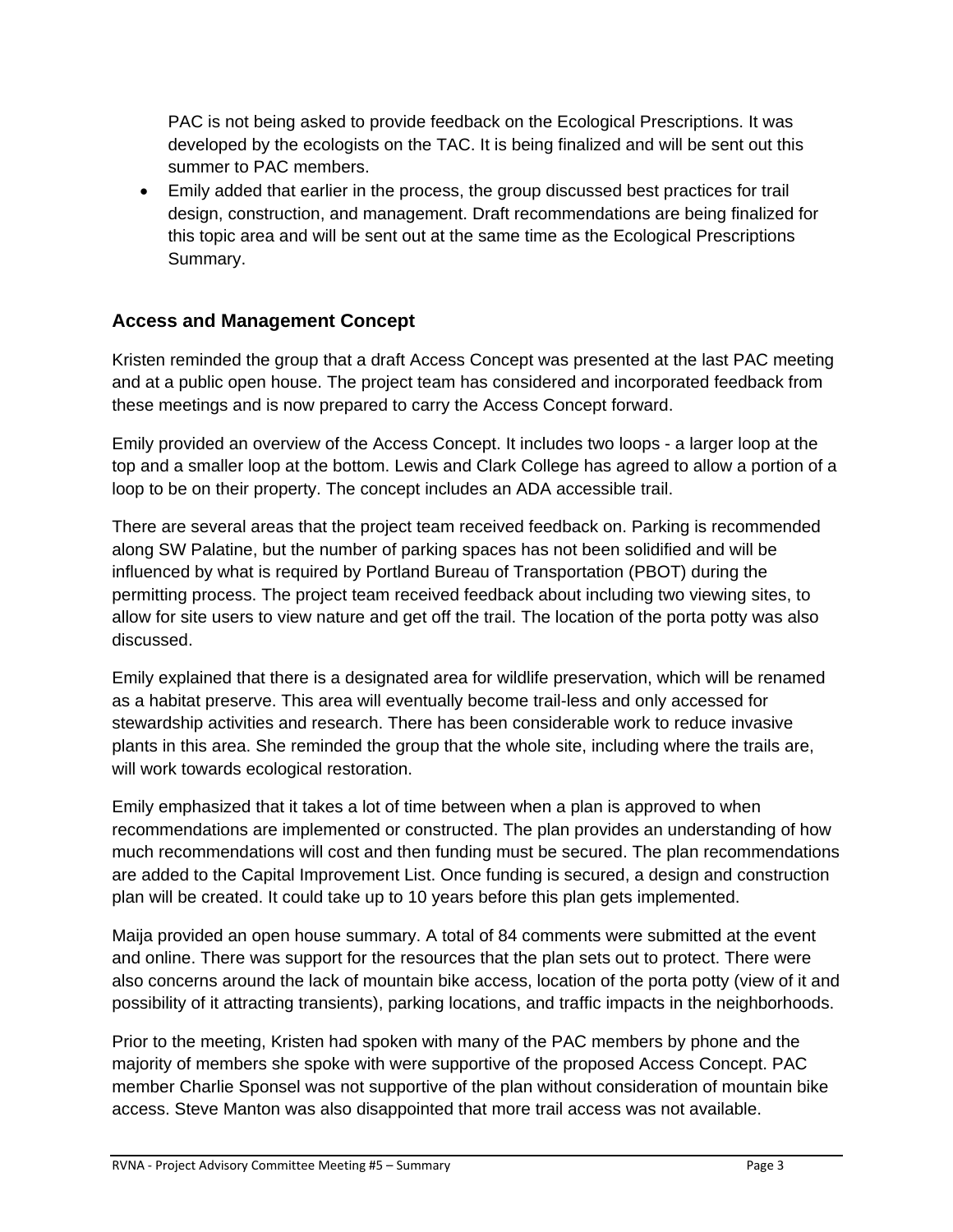Member questions/comments about Access Concept included:

- It would make sense to have the porta potty by the ADA entrance. Staff responded that they are not sure exactly where the porta potty will be located but it will be ADA friendly.
- Thank you Lewis and Clark for allowing the loop to route through the college's property. This solves a huge access issue.

#### **Natural Area Management**

#### **City Nature Overview**

Rachel Felice, Portland Parks & Recreation*,* highlighted how City Nature, a division of Portland Parks & Recreation, manages natural areas and summarized the available resources. City Nature West manages natural areas and soft surface trails on approximately 6,600 acres at nearly 40 properties. They also manage several other programs including integrated pest management, Youth Conservation Corp, and a stewardship program. They prioritize projects for their division via a matrix for natural areas. Rachel highlighted the roles of each of the ten staff members available to support the River View Natural Area and all the other natural area properties on the west side of the Willamette River.

In addition, enforcement in Portland Parks and natural areas is managed by Parks rangers. The ranger line (503-823-1637) is where calls should be directed when people are not following rules, conducting illegal activity, vandalism, etc.

Several members had questions:

- Steve asked if there is dedicated budget for the River View Natural Area. The total budget for City Nature West is \$1.2 million, excluding Washington Park. There are no budget line items for specific properties. Operations and maintenance funding is managed from a lump sum. Emily added that the estimated site cost estimate will be added to the capital improvement plan.
- How is the \$250,000 from the Sellwood Bridge project being used? This money was spent on restoration work, including the installation of 70,000 native plants and this management planning process.
- With so much effort that has gone into ecological restoration in this area, it is important that enforcement can occur since it doesn't take much to set back progress.
- Is there a policy on fireworks? Yes, the policy states that no fireworks are permitted in any park and natural area. As of July, no smoking will be allowed either. Rangers should be contacted if fireworks are used.

Kendra Peterson Morgan, Portland Parks & Recreation, provided a brief overview on City Nature's restoration matrix, which helps to prioritize goals, strategies, and management priorities based on each ecological area's health and function. The matrix ranks each site into a category. River View was inventoried to determine the site's ecological health and was ranked as Fair Health and High Function. They also conduct vegetation inventories for each of the sites that they manage.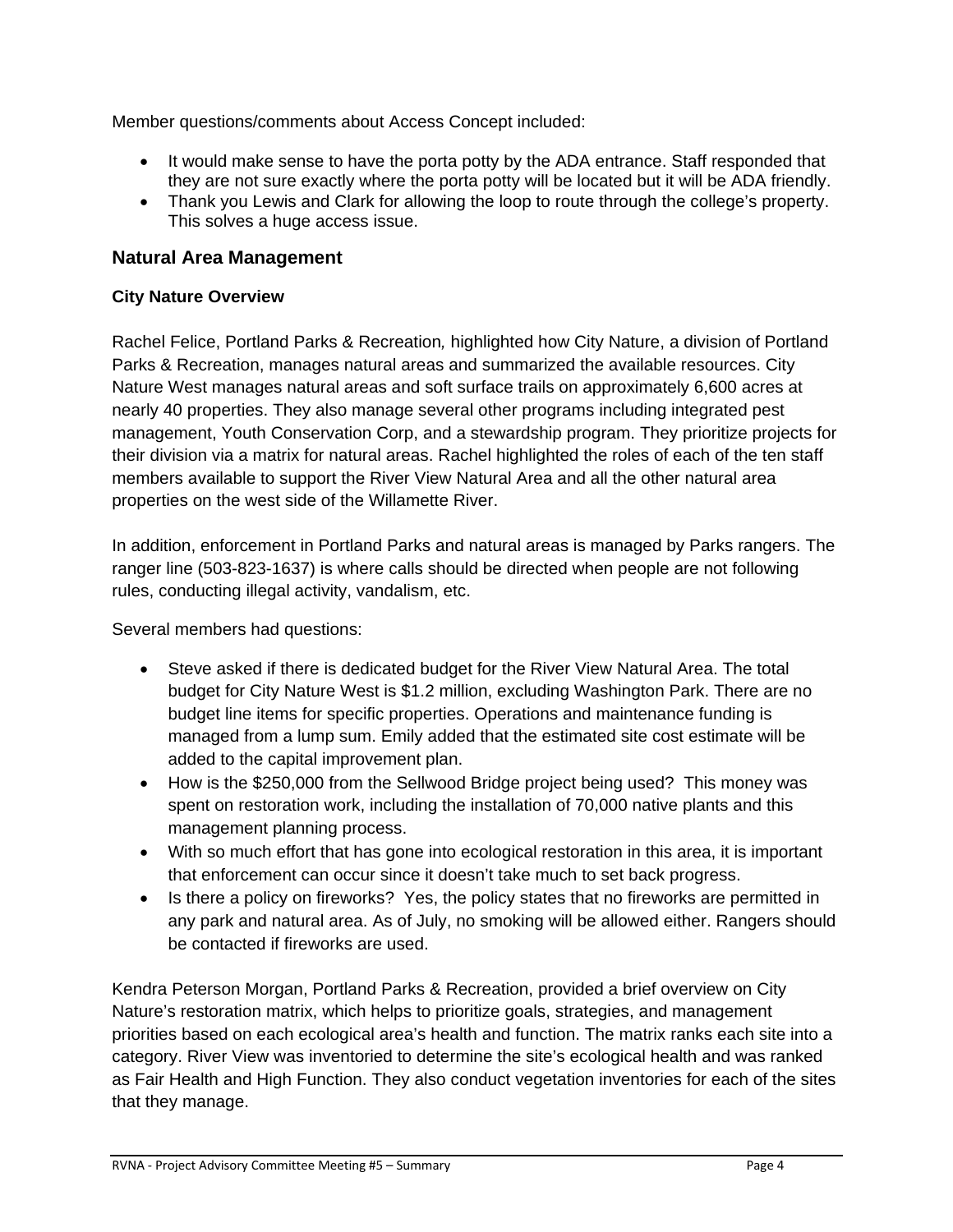The data that was collected for the vegetation inventory has informed the site's adaptive management strategy and ecological goals. One goal was to protect and enhance riparian buffers at the site and actions have already taken place to do plantings to improve storm water infiltration and more. There have been over 70,000 plantings and extensive invasive species work on the site. In addition, their work also includes regular visits to track and measure site usage, maintenance needs, vandalism, etc.

City Nature supports research in the natural areas and have partnered with Lewis & Clark to allow students to do research at the River View Natural Area.

One member mentioned that the storm water outfall area needs some maintenance as a lot of ivy and garlic mustard is located there. Kendra responded that that there has been extensive work to the north and south, but this may be an instance where the land belongs to Lewis & Clark. She will check on that location.

A member asked whether the wetlands that have been mapped have been added to the state registry. Kendra responded that they have not been added. (note: The state does not maintain a registry of wetland sites. The Oregon Department of State Lands (DSL) reviews wetland delineations, the process by which wetland boundaries are determined, and adds the information to their database.) The process that was done for mapping these areas is an approximation of the wetland boundaries, versus the more extensive process required for DSL review. They most likely will not be reviewed since the mapping that was done meets maintenance needs and the distinction won't mean additional funding or protection by the state.

Jeff Hough, Portland Parks & Recreation, provided a background on the trails program and what City Nature West plans to do to maintain the site's trails. They currently maintain 180 miles of soft surface trails. The primary function of the trails program is maintenance. Larger projects like trail decommissioning at River View would fall under capitalized projects. In addition to maintenance, they also manage a youth conservation crew and seasonal activities.

Jeff reminded the PAC that the trails in River View are an adopted system from old roads and demand trails. In collaboration with BES, they identified which trails cross streams or have other ecological impacts and closed them when the property was acquired. Going forward, City Nature West will continue to maintain the adopted system and keep them safe by brushing back the trails, removing downed trees, maintaining signs, and more. They will not be decommissioning any trails on a large scale any time in the near future (note: if funding becomes available and monitoring shows trail erosion is causing water quality issues, then PP&R and BES will examine the possibility of closing other trails) . Emily added that depending on conditions, this decision may change and there may be a need to close some trails. The trail guidelines are operated according to the guidelines that were passed by City Council – which addresses maintenance, design, and construction.

Member questions and discussion included: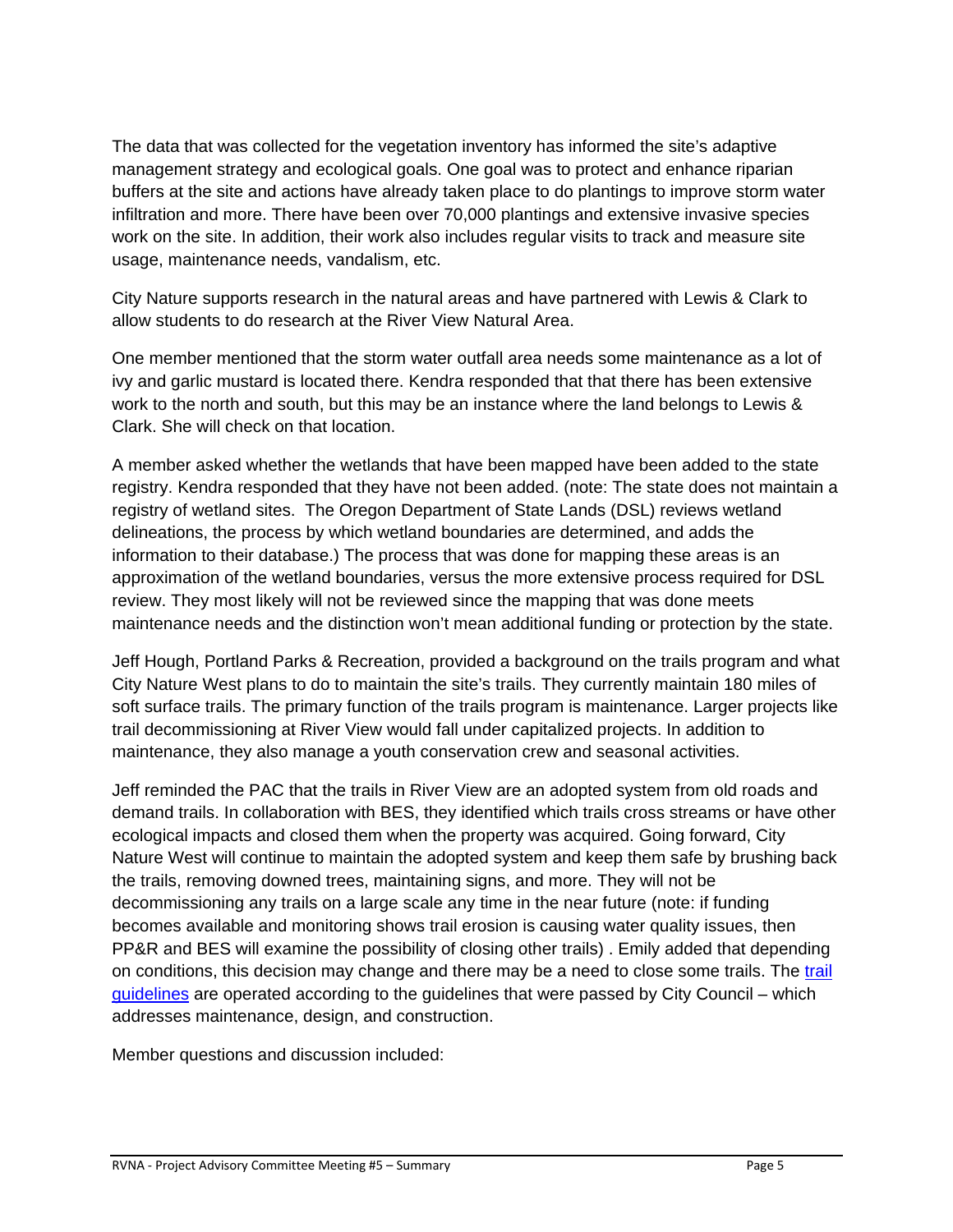- The existing trails that go through the property will not be decommissioned in any way? Staff responded not at this time (note: there is not a plan to decommission any trails at this time, see note above). If one of the trails is making a big impact on water quality in the future, it may need to be closed earlier, but that will depend on future conditions. Also, as new trails appear on site, staff works to close them down and they will continue this effort.
- One member commented that it shouldn't be a problem if some of the trails are not decommissioned because closed trails will gradually grow over.
- There are a lot of activities and traffic on the trails currently. There are often bike skid marks and compacted dirt. Signage may help foster trail management.

#### **Management Options**

Kristen explained that the comment form at the open house had sought feedback on several management issues for River View. The PAC's recommendations for these management options will be included in the plan and in the presentation to agency Directors and the City Council. The group discussed the following:

#### *Dogs On-Site*

One of the big issues discussed was whether dogs would be allowed on site. Emily explained that the Technical Advisory Committee (TAC) reviewed this topic and had a lively discussion. In the end, the TAC suggested that no dogs should be allowed on-site. Research shows that having dogs even when on a leash, and their waste can make a big impact to the ecology and wildlife of an area.

The majority of the PAC was in support of not allowing dogs on-site. The following is a summary of PAC comments on this topic:

- There are a lot of other dog-friendly options in the area.
- One member stated that they were pro-dog. Anytime dogs are not allowed, it can lead to irresponsible activity whereas when dogs are allowed, site users self-police each other.
- This plan is focused on preservation, not recreation. If mountain biking will not be allowed, then it doesn't make sense to allow dogs if they have a negative impact on the site's ecology.
- This is critical for wildlife preservation since dogs make a big impact.

#### *Seasonal Trail Closures*

Kristen mentioned that at the open house, the majority of people agreed that at times it would be reasonable to close site trails. Emily explained that staff doesn't want this management option to be prescriptive. Instead, it should be an adaptive trail management practice.

The majority of the PAC was in support of occasional and seasonal trail closures. The following is a summary of PAC comments on this topic:

During heavy rains, trail erosion can occur and cause damage.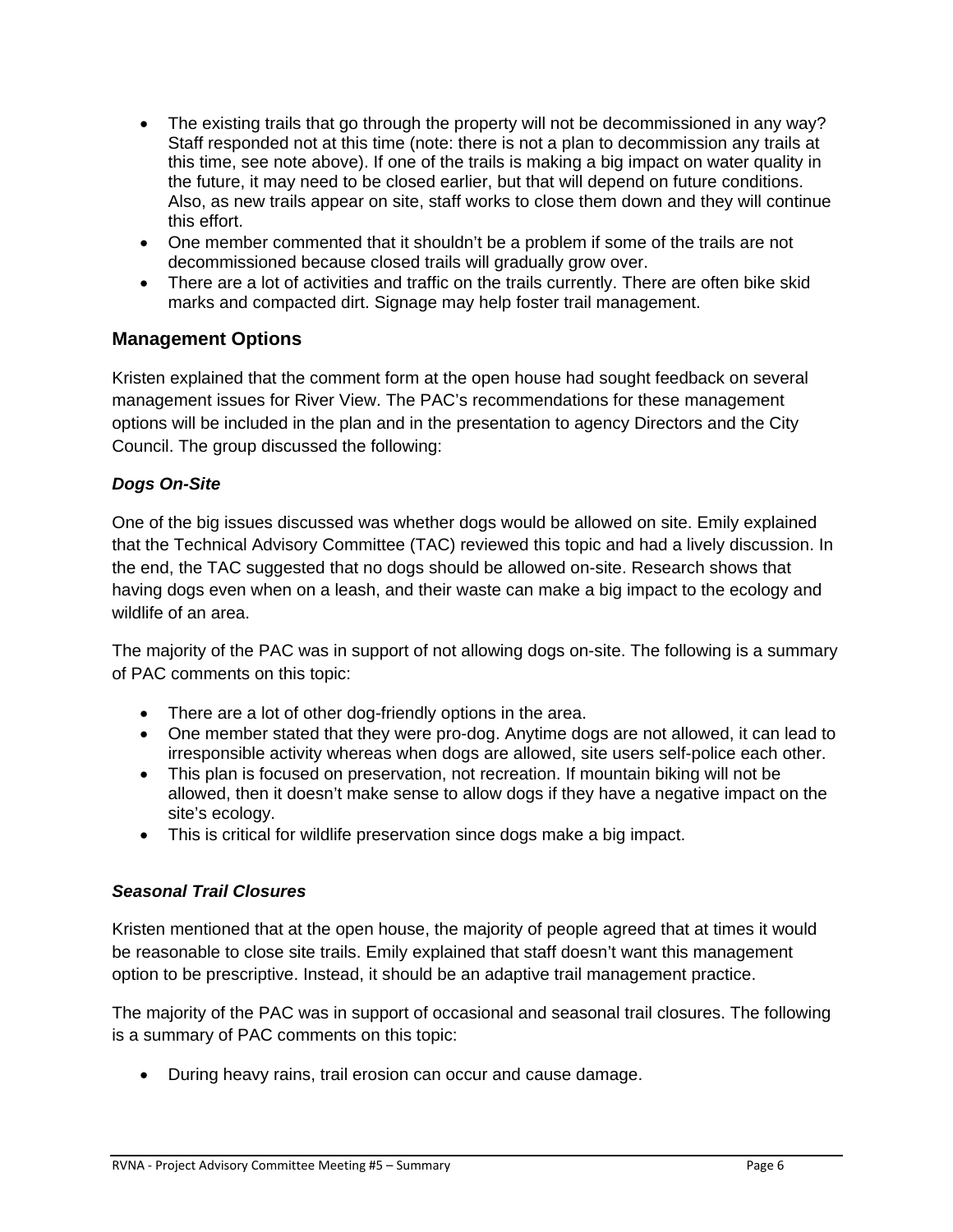- If there is nesting in the park, it might make sense to close a trail, especially for sensitive species.
- There was some discussion around how members support closures if the species are truly sensitive, like bald eagles. Kristen asked if there is a list of which species this might include. There are guidelines for what can occur off-trail during nesting, but not on the trails. This list does not exist yet.
- Technical information helps us to identify where streams exist and ecologists can make recommendations on what would be best based on the data. Kendra responded that there is very limited data on specific species studies as it relates to trails. Staff has referred to Terrestrial Ecological Enhancement Strategy and are making their best professional judgement on what would be best for the area.
- Mary Bushman, Bureau of Environmental Services, shared a recent example of sensitive bird protection that occurred at Forest Park, where an eagle's nest was near a culvert that was under construction. There were specific guidelines for that work because of the nest. This is more than about trail activity; it is about all activities that occur in the park like construction. One member shared that they hope that closures would occur for truly sensitive birds, otherwise there could be many closures. He warned not to close trails every time a nest is near a trail as too many closures may encourage more public backlash. He believed many urban birds to be fairly resilient.
- Are there other animals to consider, like reptiles? Yes, there are. Other species like amphibians would be more impacted by attempting to cross highway 43 than activities in River View NA.
- One member said he was recently chain sawing in a wooded area and was surprised to see how unaffected and adaptive birds can be.
- What did the TAC recommend for this? They wanted this to be an adaptive trail management approach.
- One member supports the addition of signs that say, "Avoid trails when muddy."
- It would make sense to close trails when they are at risk for getting wider.
- Don't look for excuses to close the trails.
- One member is generally not in favor of closing trails, but realizes that at times in order to meet plan goals it might be needed. Close trails for a good reason or a good cause.
- How often does Powell Butte close? Not very often, but people tend to be pretty good about following the guidelines.

#### *Environmental Interpretation:*

Emily explained that environmental interpretation is an opportunity to convey things about the site to the community.

Most committee members provided thoughts on messaging and formats for future environmental interpretation. Those thoughts include:

- One member likes the imagery and signage that is used to point out salmon spawning and juvenile salmon areas along the Willamette. The site could have something like this by the creek.
- Include signage that makes it clear why dogs are not allowed and explains the policy.
- The interior portion of the site is important. It would be good to explain why it is critical to not veer off trail and explore it.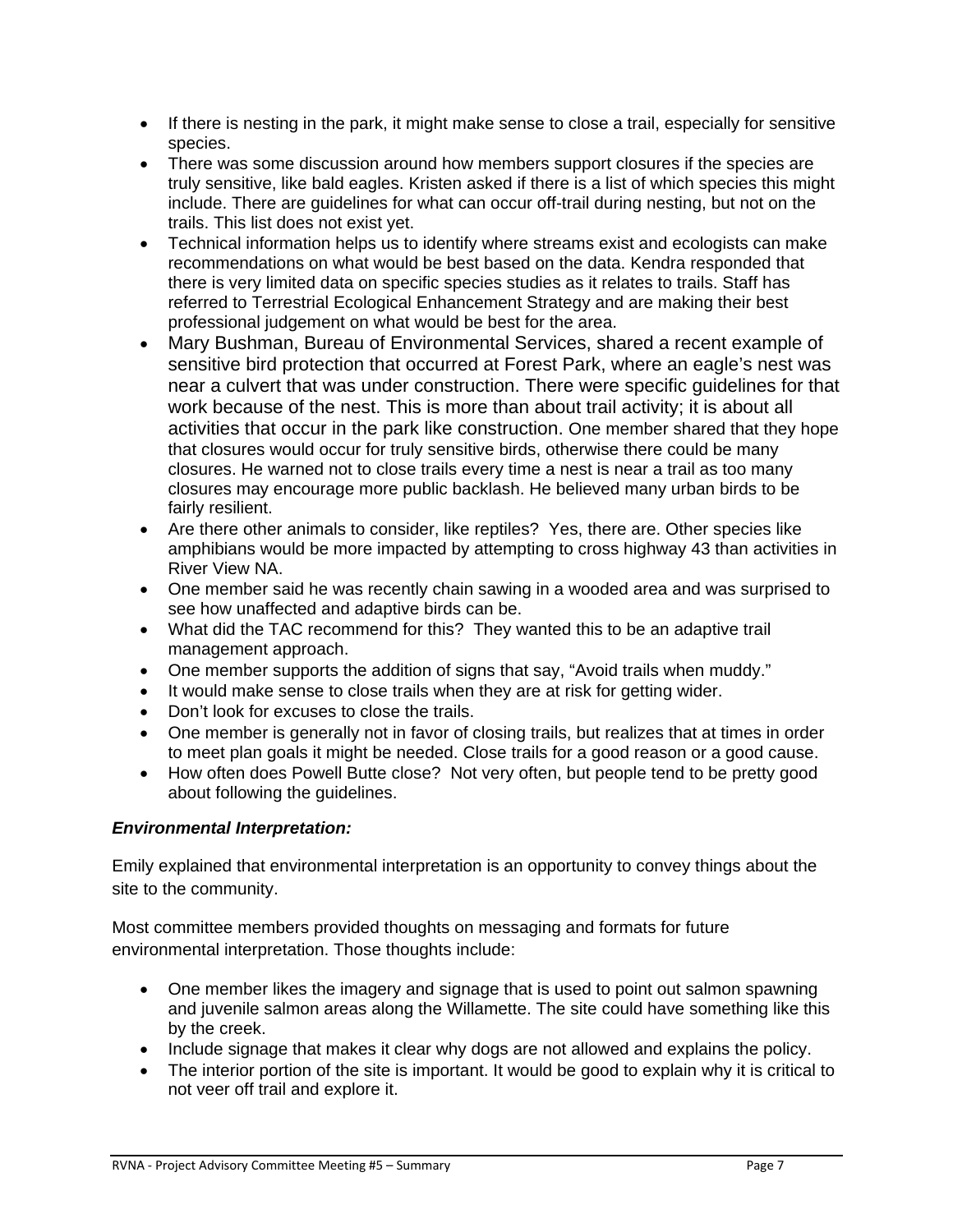- Emily added that there are a lot of different interpretation opportunities, not just signage. For example, a video could be created or a particular story could be shared. This information could be shared with more audiences than just regular trail users too, like students. Several PAC members thought a video on the website would be great. It could include how the salmon come to cool off by the Sellwood Bridge and discuss the wetlands. It could also have data on temperature of water, etc. Something educational on the website that would be good for students.
- You can use QR (smart phone  $\rightarrow$  web) codes or other ways to allow people to easily access the information from the site.
- Include what went into preserving this site in an educational video.
- It would be good to include information about the natural history of the area and overall logging history.

#### *Other Management Options:*

- When people feel like they have ownership of a place, they tend to take better care of it. Make sure people know how they can get involved and be stewards.
- Is there a concept in the plan to have a wildlife corridor? Stream 6 (the big creek) could eventually become a wildlife corridor that is connected to Powers Marine Park. ODOT may need to replace a culvert that could be improved to allow for better wildlife connectivity. These ideas will be included in the plan.
- Salmon are of particular interest to people and yet they may not connect salmon to this area.
- Geocaching should be considered as it can be destructive to nature areas. Emily explained that she was been working on a geocaching policy that will be implemented this July. Staff collaborated with geocache.com to create this policy. Staff has not identified how many caches will be allowed in River View at this point.
- Consider a composting toilet versus a traditional porta potty.

## **Stewardship**

Rachel highlighted Portland Parks & Recreation Stewardship program. There are a lot of ways for people to get engaged. They work with a variety of schools, organizations and community groups to do trail maintenance, plantings, etc. Many of the meeting's attendees and PAC members have already been involved. They do not have an official friends group for River View yet. This will be started in early 2016.

There are two upcoming stewardship opportunities, please contact Mary Verrilli at mary.verilli@portlandoregon.gov to register:

- Aug 29<sup>th</sup> a service event with Lewis & Clark College:  $1 4:00$  pm -- Limited to 10 community members, must sign up in advance
- Oct  $24^{th}$  (9 12) No Ivy day -- Limited space, must sign up in advance

Rachel added that because people tend to feel a sense of ownership of the site, they do things like placing logs on trails. She explained that visitors need to refrain from placing things on the trail as it creates a safety hazard. If anyone sees trash, an illegal camp, etc., the rangers are responsible for cleaning it up. This is a safety concern as these sites can have human waste